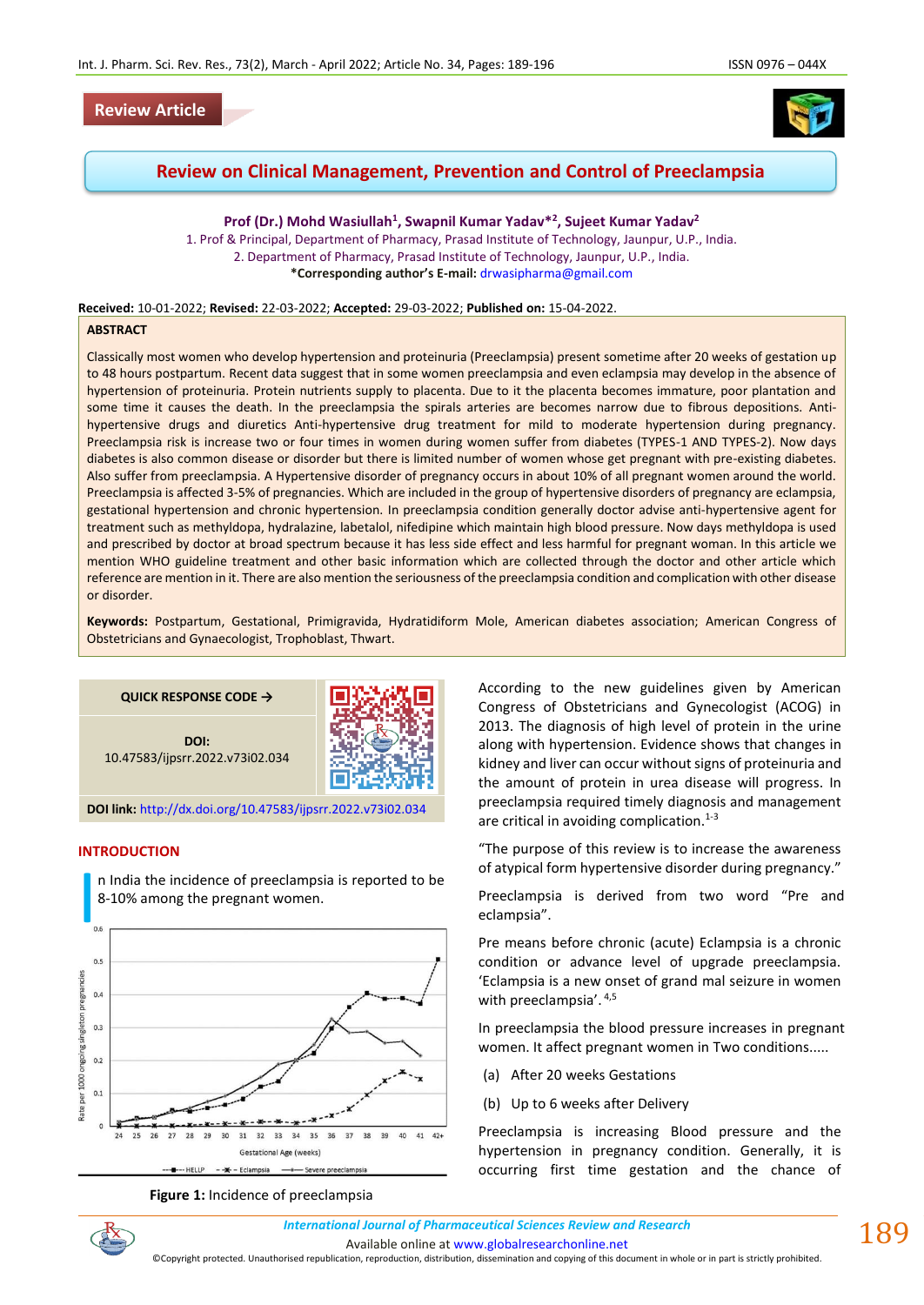preeclampsia become less chance during multiple time gestation.



**Figure 2:** Preeclampsia is increasing Blood pressure and the hypertension in pregnancy condition

The preeclampsia risk factor increases when the age of women age is less than 18 and more than 35 years and get pregnancy. On the basis of their randomized blood pressure, it is described into two parts. 7-8

#### *Mild Preeclampsia*

#### *Severe Preeclampsia*

**a) Mild preeclampsia:** In mild condition of preeclampsia, blood pressure increase from normal range (120/80mmHg).

In which their systolic pressure is more than 140mmHg and diastolic pressure more than 90mmHg.

**b) Severe preeclampsia:** In it the blood pressure become maximum and their systolic become more than 160mmHg and diastolic more than 110mmHg.

**Table 1:** Clinical and Laboratory parameters

| <b>Parameters</b>         | Mild        | <b>Severe</b> |  |  |  |  |
|---------------------------|-------------|---------------|--|--|--|--|
| <b>Clinical parameter</b> |             |               |  |  |  |  |
| Systolic BP (mmHg)        | 140-160     | >160          |  |  |  |  |
| Diastolic BP (mmHg)       | 90-110      | >110          |  |  |  |  |
| Headache                  | Absent      | Present       |  |  |  |  |
| Visual disturbances       | Absent      | Present       |  |  |  |  |
| Epigastric pain           | Absent      | Present       |  |  |  |  |
| Laboratory parameters     |             |               |  |  |  |  |
| Urinary output            | >500 ml/24h | ≤500 ml /24h  |  |  |  |  |
| <b>Urinary Protein</b>    | $<$ 5g/24h  | $\geq$ 5g/24h |  |  |  |  |
| <b>Urinary dipstick</b>   | $1+ / 2 +$  | $3+74+$       |  |  |  |  |

#### **Condition of Preeclampsia**<sup>10</sup>

Development of an abnormal placenta are describing in two ways...

*Normal condition*

*Preeclampsia condition (Abnormal condition of placenta)*

#### *Normal condition*

In the condition of placenta growth there is arteries arise from mother and connected with the placenta which is helps in the delivery and transport of the important protein nutrients and bloods to the placenta.

#### *Preeclampsia condition*

Protein nutrients supply to placenta. Due to it the placenta becomes immature, poor plantation and some time it causes the death**.** In the preeclampsia the spirals arteries are becomes narrow due to fibrous depositions.

Which cause the insufficient blood of placenta.



**Figure 3:** Preeclampsia condition

# **Risk Factor of Preeclampsia**11-14

There is a lot of factor involves which cause the preeclampsia some of them listed below.

**Age:** If the women get pregnancy and their age is less than 18years or more than 35 years then the preeclampsia chance is increase.

**Primigravida:** Primigravida is most common factor which causes preeclampsia. It is a condition when who is pregnant for the first time.

At the first-time women get pregnancy then the preeclampsia chance is increase.

**Hydatidiform mole:** It is meaning a non-cancerous tumor develops in the uterus as a result of a non-viable pregnancy.

In other words, we can say growth of fetus or a side formation growth of mass.

**Gestational diabetes:** It is also called diabetes during pregnancy. In it a form of high blood sugar affecting pregnant women and cause preeclampsia and those who develop gestational diabetes are at high risk of developing type-2 diabetes later in life.

**Obesity:** It is very common disorder involving excessive body fat that increases the risk of health problem. Obesity often results from taking in more calories than are burned



Available online a[t www.globalresearchonline.net](http://www.globalresearchonline.net/)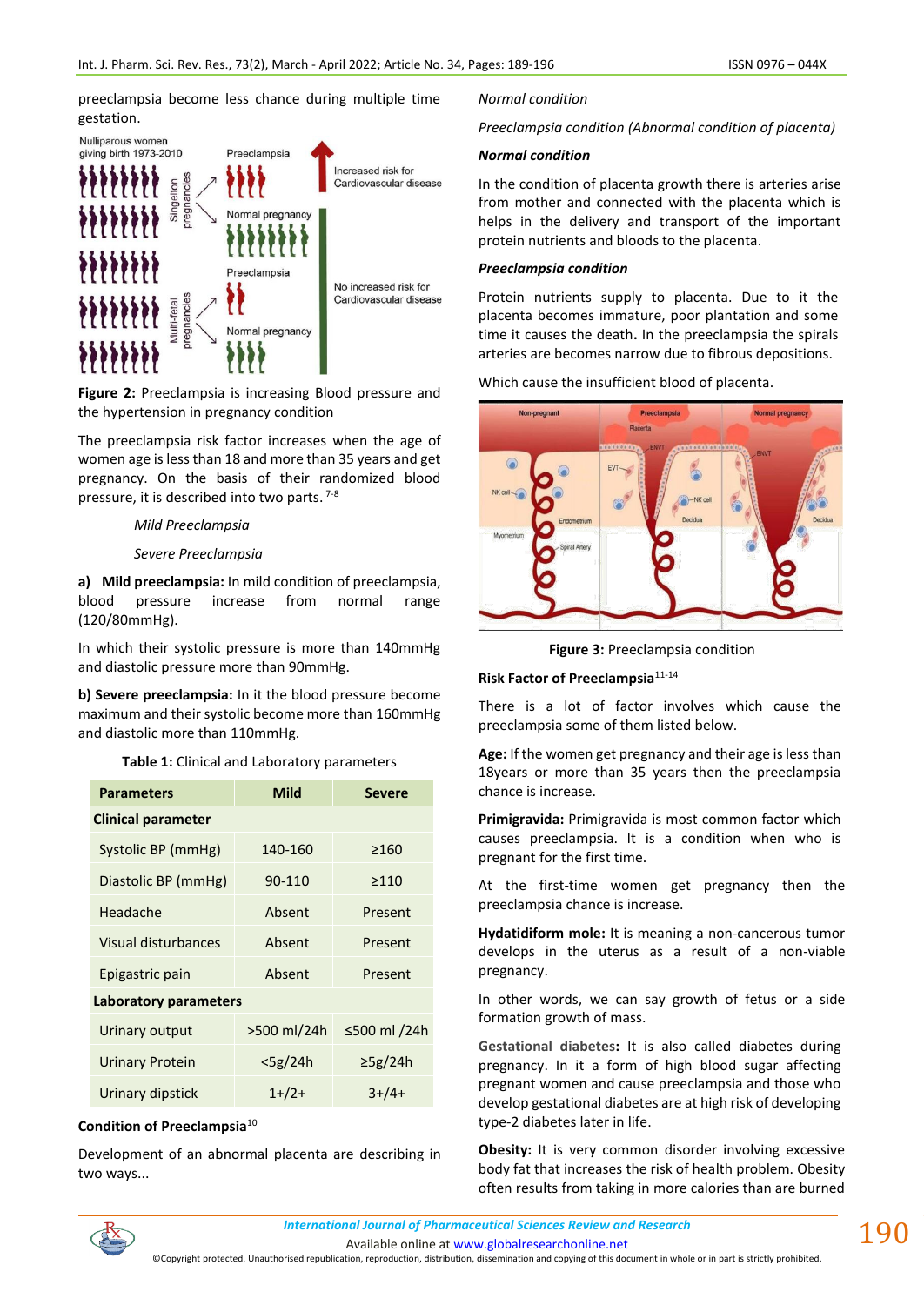by exercise and normal daily activity. It blocks and disturb the flow of blood and caused preeclampsia.

**Polyhydramnios:** Polyhydramnios is a condition which affects the uterus of pregnant women. In this condition too much amniotic fluid collects in the uterus. Baby floating fluid this fluid volume increases more than 1000ml.

Renal & vascular disease: Renal disease is the complication or dysfunction of kidney and produced proteinuria.

Vascular disease is a complication of arteries and veins. It caused hypertension and high blood pressure.

**Family history:** A maternal family history of preeclampsia was associated with up to a 115% increase in preeclampsia risk with the association strongest for early onset preeclampsia. The timing of preeclampsia on set should be considered if preeclampsia heritability and etiology are to be thoroughly elucidated.

**Placenta Ischemia: -** Ischemia is defined as the not sufficient amount of blood reach at the organ. Some things happen with the placenta ischemia. The placenta does not find sufficient amount of blood to get nutrient and oxygen. It also causes preeclampsia.

**Mal nutrient:** If the mother does not get proper or sufficient amount of nutrient and the baby does not find it rise malnutrient and cause preeclampsia.

**Emotional stress:** Sometimes pregnant women become emotional for few reasons then the blood pressure will be increase and cause hypertension cause preeclampsia.

| <b>Risk Factor</b>              | Mean RR (95%Cl)   |  |
|---------------------------------|-------------------|--|
| Antiphospholipid syndrome       | 9.72 (4.34-21.75) |  |
| Relative risk of preeclampsia   | 7.19 (5.85-8.83)  |  |
| Previous preeclampsia           | 7.19 (5.85-8.83)  |  |
| Insulin dependent diabetes      | 3.56 (2.54-4.99)  |  |
| Multiple pregnancy              | $2.93(2.04-4.21)$ |  |
| <b>Null parity</b>              | $2.91(1.28-6.61)$ |  |
| Family history of preeclampsia  | 2.90 (1.70-4.93)  |  |
| Obesity                         | $2.47(1.66-3.67)$ |  |
| Age>40 years                    | 1.96 (1.34-2.87)  |  |
| <b>Preexisting hypertension</b> | 1.38 (1.01-1.87)  |  |

#### **Table 2:** Risk factor

**Harmful Effect of Preeclampsia on Different Organ of Body**<sup>15</sup>

**Local vasospasm:** It is a condition in which arteries becomes narrow and cause by a persistent contraction of the blood vessels. It is also known as Vasoconstriction this narrowing of blood vessels can reduce blood flow or block. Vasospasm affects mainly brain (Cerebral vasospasm) and coronary artery which is also known as coronary artery vasospasm.

**Quadrant pain:** (Liver damage) Quadrant is mainly divided into 4 parts on the basis of GIT function or their organ.



**Figure 4:** Abdominal organs

The right lower quadrant is the bottom right of tummy (Abdomen) from the tummy down side.

There are many reasons of right lower quadrant pain in the pregnancy most are of no concern; But it is important to seek medical help if your pain is severe don't settle or it is associated with other symptoms. 16-19

"In the preeclampsia condition the right upper quadrant pain occurs in Epigastric".

#### **Reason:**

Due to injury and swelling in the liver. Elevation of lever enzyme.

Stretches capsule liver it is a condition tumor grow in liver or accumulation of inflammatory cell and fluid within the liver cell.

**Effect on kidney:** (damage kidney); When the kidney will be unable to produced sufficient amount of urine and low urine discharged it condition known as Oliguria.

When kidney becomes dysfunction then some time the patient is discharge urea then the same amount of protein may be present which cause Proteinuria.



**Figure 5:** History of hypertension in a previous pregnancy



Available online a[t www.globalresearchonline.net](http://www.globalresearchonline.net/)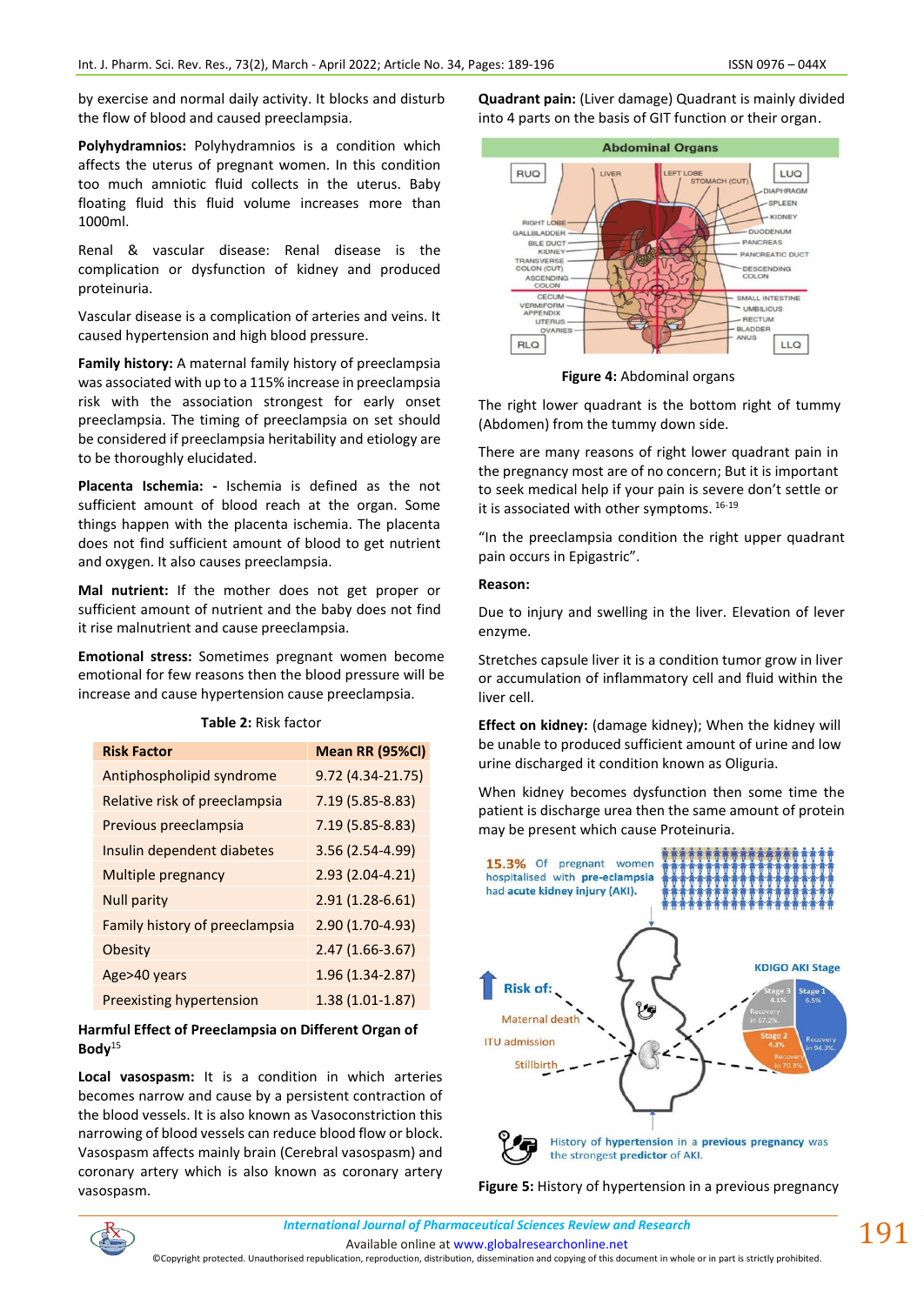Proteinuria is a condition in which kidney does not function properly and protein discharged with urine. This condition also indicates the kidneys are damage. Protein which helps in build muscle and bone regulate the amount of fluid in blood combat infection and repair tissue should remain in the blood. If protein enters the urine, they ultimately leave the body which is not healthy. Some time it damages kidney or other organs. 20-24

### **Effect on Retina**25-28

Due to high blood pressure, it also affects the retina which caused "Blurred vision". Flashing light in eye it is a condition flashes are bright spots or points of light in your field of vision.

Scotoma it is a condition in which an area of partial alteration in the field of vision. Scotoma also may look like a dark or blurred spot in vision.

# **Retinal Changes**



· Cause:-

**Diabetic Retinopathy** 

- Haematological, hormonal, metabolic, cardio-vascular and 1.
- immunologic factors.  $\overline{2}$ . Increased retinal capillary blood flow - Increased endothelial cell
- damage. Progesterone elevates the production of VEGF and other angiogenic<br>factors  $3.$
- Dependant on several factors:-
- 1. Degree of retinopathy at beginning of pregnancy

Quick progression of Diabetic Retinopathy

- 2. Time duration since diabetes
- 3. Glycemic contol
- 4. Associated hypertension.

#### **Figure 6:** Retinal changes

**Hypertension:** Hypertension is very common disorder. Hypertension is a major effect which is produced during preeclampsia. Due to prostaglandin-I2 which cause the vasodilator decrease and thrombox are increase due to it vasoconduction increase and blood pressure will be high.

**HELLP Syndrome:** HELLP syndrome is a potentially life threating disorder that is usually associated with preeclampsia, A condition that occurs in 6-8% of pregnancy.

Its syndrome is a disorder of the Liver and Blood that can be fetal if left untreated.

H- Haemolysis

- EL- Elevated Liver Enzyme
- LP- Low Platelets Count

**Haemolysis:** Haemolysis is term when the red blood cells get breakdown. So that hemoglobin pigment becomes free and they do not bind with oxygen. So, the oxygen level will decrease

**Elevated Liver Enzyme:** It is indicated that the liver is not functioning properly. Swelling and injured liver cell leak high amount of certain chemical including enzyme into your blood level.

**Low Platelets:** Platelets are component of our blood that helps with clotting. When platelets levels are low than the bleeding time will be increase.

**Oedema:** Oedema is the condition in which fluid contain accumulated in the between tissues and produced swelling. It produced due to high blood pressure and bloods are cross membrane and come out through blood vessels.

**Eclampsia:** When preeclampsia is not treated then it converted in eclampsia and it is a new onset of grand mal seizures in women with preeclampsia.

### **MANAGEMANT AND TREAMENT OF PREECLAMPSIA**

Generally, its Management is classified in two ways in which categories on the basis of precaution and surgery. <sup>29</sup>

**General management: -** General management is used at every community health centre (C.H.C) and primary health centre (P.H.C.) to prevent the mother from preeclampsia. It is also two types.

**Mild Preeclampsia:** In the mild condition of preeclampsia the blood pressure will rise more than 140/90mmHg and less than 160/110mmHg. In mild condition patient should have visit twice in a month for general diagnosis.

Diagnose the Oedema may not start and check the urine sample and observe in this protein are not present.

**Severe Preeclampsia:** In the severe condition the blood pressure will be increase more then 160/110mmHg.In this condition patient should visit in every week for diagnosis

In the severe condition patient should take proper rest by which the risen blood pressure will fall down and get maintain. The patient should avoid few things like weight lifting, heavy work load and salty food these things increase more blood pressure.

If there is need or required medication then provided hypertensive agent, diuretics, and sedative drugs.

Obstetrical management: - Obstetrical condition is child birth and the postpartum period. In it we get surgery and normal delivery as consider the complication of the mother and baby. It manages in four phases.

**Duration of pregnancy:** If pregnancy is less than 37 week we wait for EDD.

If pregnancy is more than 37 week and not any complication or severity present then we wait for EDD.

**Severity of preeclampsia:** If pregnancy is less than 37 week and in mild preeclampsia condition then we wait for EDD.

If pregnancy is more than 37 week and in severe preeclampsia condition occur then we terminate the placenta.

**Response of medication:** If pregnancy is less than 37 week and in severe preeclampsia condition obtain then we provide Antihypertensive drug until EDD.



Available online a[t www.globalresearchonline.net](http://www.globalresearchonline.net/)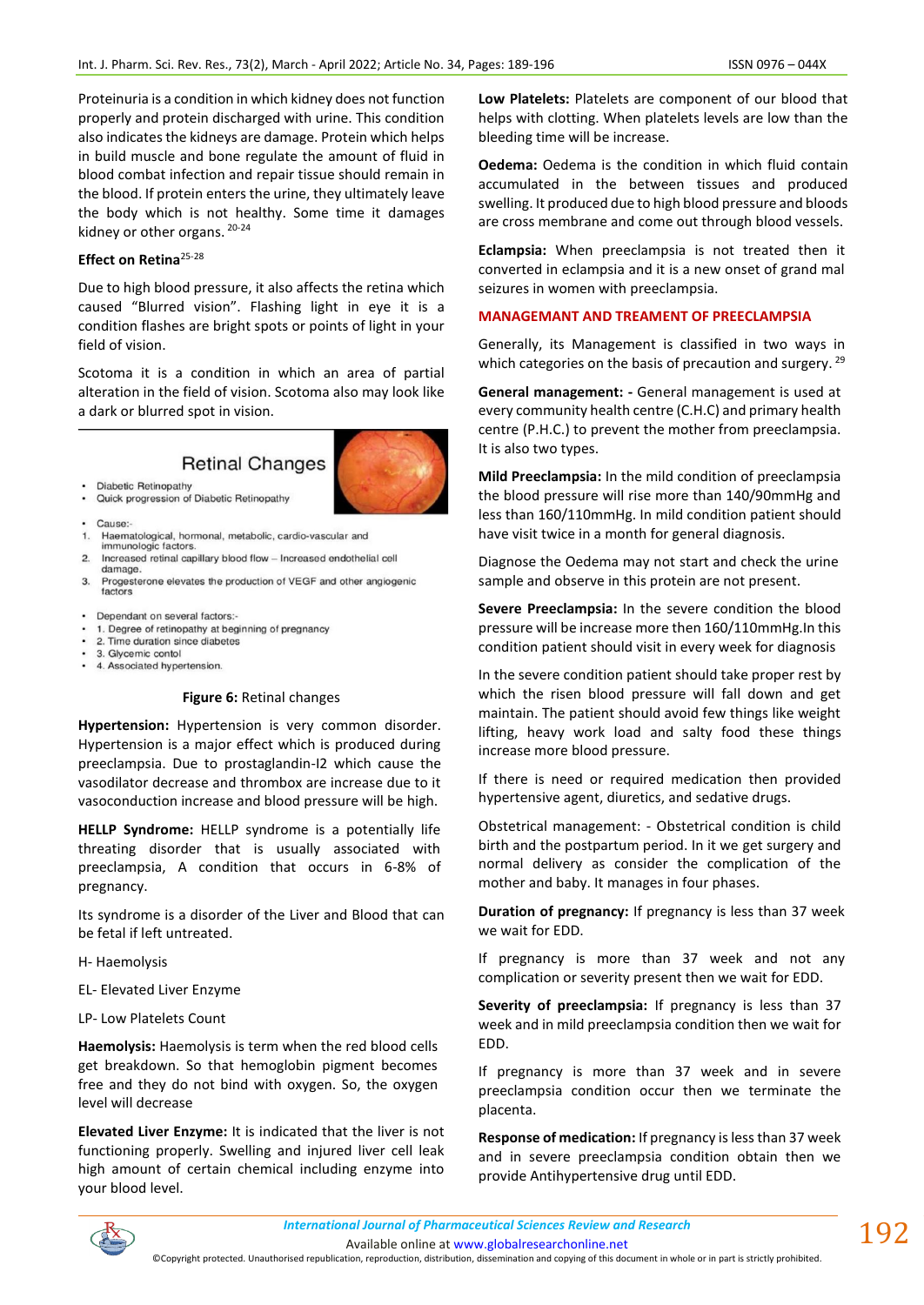**Absence of complication: -** If pregnancy more than 37 week and does not occur any complication then wait for EDD.

**WHO Guideline: -**Dietary salt restriction for prevention of pre-eclampsia

Calcium supplementation during pregnancy to prevent pre-eclampsia and its complications.

Vitamin D supplementation.

Antioxidants for prevention of preeclampsia and its complications.

Anti platelets for prevention of pre-eclampsia.

#### **Treatment According to WHO**

Anti-hypertensive drugs and diuretics Anti-hypertensive drug treatment for mild to moderate hypertension during pregnancy. A Cochrane systematic review of 46 RCTs involving a total of 4282 women evaluated the potential benefits, risks and side-effects of anti-hypertensive drug treatment for women with mild to moderate hypertension in pregnancy. The trials compared anti-hypertensive drugs with placebo (28 trials, 3200 women) or another drug (19 trials, 1282 women). Thirty-four of these trials (3480 women) were conducted in high-income countries and the others in low and middle-income countries. The trials were generally small, with the largest recruiting 300 women. The class of anti-hypertensive drugs evaluated included alpha agonists, beta blockers, calcium channel blockers, vasodilators, ketanserins and glyceryltrinitrate. All but glycerinetrinitrate were administered orally in the trials. In most trials, mild to moderate hypertension was defined as a diastolic blood pressure of 90 mm Hg or more, but not exceeding 110 mm Hg. 30

| <b>Drug treatment</b>                                                                                                                                                                                                                                                     | Dose, daily                                                                   | Side effects and safety profile                                                                                                                                                                                          |
|---------------------------------------------------------------------------------------------------------------------------------------------------------------------------------------------------------------------------------------------------------------------------|-------------------------------------------------------------------------------|--------------------------------------------------------------------------------------------------------------------------------------------------------------------------------------------------------------------------|
| First-line agents<br>Methyldopa<br>Drug of choice according to all groups                                                                                                                                                                                                 | $0.5-3$ gm/day<br>in $2$<br>divided doses                                     | Proven safety and efficacy<br>Some concern with depression, hepatic disturbances,<br>hemolytic anemia -may not lower BP adequately<br>FDA class B; Compatible with breast milk                                           |
| Labetalol                                                                                                                                                                                                                                                                 | 200-1200 mg/day in 2-<br>3 divided doses<br>20-40 mg iv (max 220<br>mg total) | Safety similar to methyldopa may be more efficacious<br>than methyldopa; May be associated with fetal growth<br>restriction. Neonatal hypoglycemia with larger doses<br>FDA class C; Usually compatible with breast milk |
| Second-line agents<br>Nifedipine (long-acting                                                                                                                                                                                                                             | $10 - 30$ mg                                                                  | Widely used<br>May inhibit labor<br>Rarely, profound hypotension if short-acting agent is used with<br>magnesium                                                                                                         |
| Verapamil                                                                                                                                                                                                                                                                 | 80 mg                                                                         | FDA class C; Usually compatible with breast milk Similar efficacy<br>to other oral agents Risk of interaction with magnesium $-$<br>bradycardia FDA class C; Usually compatible with breast milk                         |
| Clonidine                                                                                                                                                                                                                                                                 | $0.1 - 0.6$ mg/day<br>in $2$<br>divided doses                                 | Safety similar to methyldopa<br>Limited data regarding fetal safety<br>Efficacy similar to methyldopa<br>FDA class C; Possible breast milk effects                                                                       |
| Efficacious intravenous agent<br>Possible maternal polyneuropathy,<br>drug-induced lupus,<br>neonatal lupus and thrombocytopenia<br>Tachyphylaxis<br>FDA class D; Usually compatible with<br>breast milk<br>eAlternative options<br>Hydralazine<br>Not recommended by ESH | 50-300 mg/day in $2-4$<br>divided doses                                       | Efficacious intravenous agent<br>Possible maternal polyneuropathy, drug-induced lupus,<br>neonatal lupus and thrombocytopenia Tachyphylaxis<br>FDA class D; Usually compatible with breast milk                          |

### **Treatment of Pregnant Women with Preeclampsia and Diabetic Patient**

Preeclampsia risk is increase two or four times in women during women suffer from diabetes (Type-1 and Type-2). Now days diabetes is also common disease or disorder but there is limited number of women whose get pregnant with pre-existing diabetes. Also suffer from preeclampsia.

#### **Table 3:** ADA–recommended Glycemic Targets in Pregnancy

| <b>Timing</b>          | <b>Glycemic target</b> |  |
|------------------------|------------------------|--|
| Preconception          |                        |  |
| HbA1c                  | $<6.5\%$               |  |
| During pregnancy       |                        |  |
| HbA1c                  | $<6.0\%$               |  |
| <b>Fasting glucose</b> | $\leq$ 95mg/dl         |  |
| One hour after eating  | $\leq$ 140mg/dl        |  |
| Two hours after eating | $\leq$ 120mg/dl        |  |



Available online a[t www.globalresearchonline.net](http://www.globalresearchonline.net/)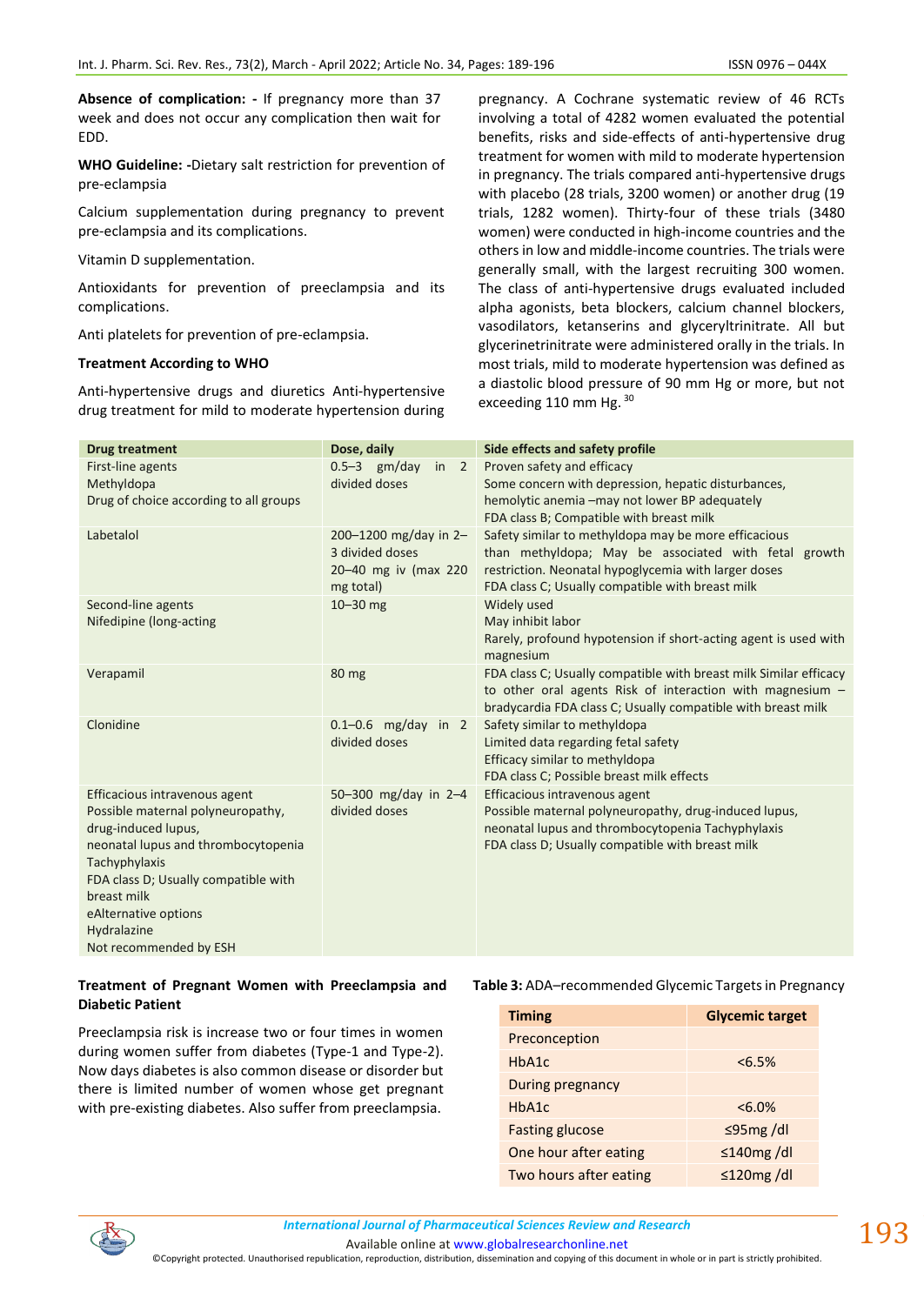GDM (Gestational Diabetes Mellitus) also increase preeclampsia risk as we know pre-existing diabetes is a risk factor for preeclampsia in compression to non diabetic. In non-diabetic condition 2-7% chance has to preeclampsia. Preeclampsia is diagnosed in 15-20% of pregnancy in women with types 1 and types 2 diabetes.

In the condition of hyperglycaemia that is first diagnosed during pregnancy. American diabetes association (ADA) recommended using either the traditional two steps approach to screen for GND at 24–28-week gestation. It is unclear whether a common etiologic pathway underlies both GDM and preeclampsia. 32-34

| Incidences and adjusted odds ratios for preeclampsia by maternal BMI and diabetes status: |
|-------------------------------------------------------------------------------------------|
|-------------------------------------------------------------------------------------------|

| <b>BMI Category</b>  | Preeclampsia with<br>pre-Existing Diabetes | Preeclampsia with<br><b>Gestational diabetes</b> | Preeclampsia with<br>no diabetes | <b>OR (95% cl) for</b><br><b>BMI Categories</b> |
|----------------------|--------------------------------------------|--------------------------------------------------|----------------------------------|-------------------------------------------------|
| Underweight (<18.5)  | 6.58%                                      | 2.94%                                            | 1.50%                            | $0.76(0.72 - 0.80)$                             |
| Normal (18.5-24.9)   | 6.41%                                      | 3.56%                                            | 1.93%                            | 1.0(referent)                                   |
| Overweight (25-29.9) | 8.89%                                      | 5.04%                                            | 2.91%                            | $1.67(1.63-1.70)$                               |
| Obesity (30-39.9)    | 10.19%                                     | 6.59%                                            | 4.23%                            | $2.46(2.41 - 2.52)$                             |
| Morbid obesity       | 12.80%                                     | 9.16%                                            | 6.52%                            | $3.62(3.50-3.75)$                               |

### **Symptom of GDM**

- Polyphasia
- **Polydypsia**
- Polyurea
- Weight loss
- Blured vision
- UTI (urinary tract infection)

### **Treatment**

- Insulin therapy
- Diet therapy (avoid rich carbohydrate food)
- Medication (antihyperglycemic drugs)
- **Exercise**

### **Treatment of Pregnant Women with Preeclampsia and Asthma Patient**

Asthma is a chronic lungs condition in which the patient unable to take sufficient amount of oxygen due to bronchitis.

Asthma is marked by inflammation of the bronchial tube with extra sticky secretion inside the tube. During pregnancy it's important to control any other medical condition you might have. If asthma condition generates during pregnancy, it can be complication to the mother or baby both.



**Figure 7:** Changes in Asthma severity

Any types of medication effects on the baby during pregnancy and produced the risk complication. Some time we use to treat asthma patient steroid contain drugs during pregnancy. Due to asthma becomes complication to mother and baby both.



**Figure 8:** Potential complications of asthma during pregnancy



194

Available online a[t www.globalresearchonline.net](http://www.globalresearchonline.net/) ©Copyright protected. Unauthorised republication, reproduction, distribution, dissemination and copying of this document in whole or in part is strictly prohibited.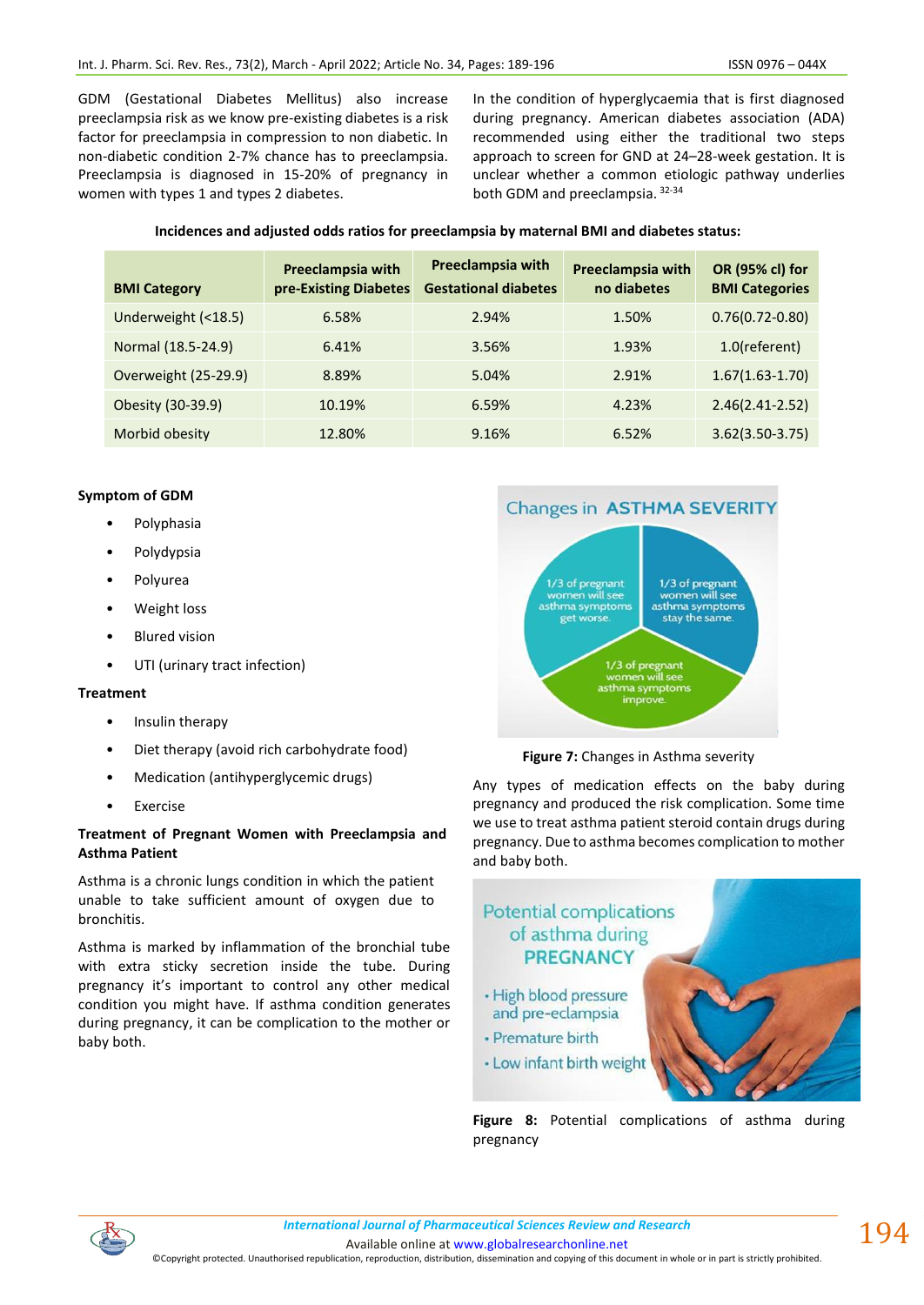#### **Symptom of asthma patient**

- **Coughing**
- Wheezing
- Shortness of breath
- Chest tightness
- Chest pain
- Pressure in breathing

### **TREATMENT**

Most common use **Inhaler** in the asthma treatment and it is also safe for the pregnancy consume women. Avery little amount of drug inhale through inhaler and the medicament direct reach in the lungs and provide relief

Oral medication can also be used during pregnancy.

#### **Treatment of Eclampsia Condition**

In eclampsia condition the treatment aim is to prevent the mother from harming herself which should avoid a fall or aspiration event during the seizures.

This seizure is usually self-limiting and first priority is maternal (Mother) stabilization.

Magnesium sulphate is used to medically manage this patient risk for their seizures.

While fatal bradycardia is common during a seizure the mother should be stabilized before moving toward delivery.

### **PREVENTION**

#### **Low Dose of Aspirin**

While low dose of aspirin is occasionally used women with pre-existing hypertension and renal disease. It is not effective in a randomized controlled trail of Primigravida women who women low risk in preventing preeclampsia.

#### **Calcium Supplement**

Daily calcium use has also not been proven effective to prevent preeclampsia. Medically are continue study on this topic and try to improve their treatment.

In studies that found if patient take occasionally vit.C and viat.E. Then they did not impact the incidence of preeclampsia. Generally thought to be due to inadequate invasion of the placental trophoblast in early pregnancy.

Our lack of a thorough understanding of the pathologic mechanism has thwarted prevention efforts.

# **CONCLUSION**

Preeclampsia is a disorder it is not very common but it is a pregnancy complication characterized by high blood pressure and sings of damage other organ system most often the liver and kidney.

Preeclampsia usually begging after 20 weeks of pregnancy in women whose blood pressure had been normal. Left

untreated preeclampsia can lead the serious even fetal complication for both mother and baby. If you have preeclampsia the most effective treatment is delivery of your baby even after delivering the baby it can still take a while for mother to get better.

If mother (women) diagnosed with preeclampsia too early in their pregnancy to delivery baby than mother and doctor face a challenging task. Baby need to more time to get mature but there is needed to avoid putting mother and their baby at risk of serious complication. Rarely preeclampsia developed after delivery of a baby such types condition known as postpartum preeclampsia.

In GDM condition there is need to regular monitoring the glucose level in the mother and tries to control it. As we know that diabetes also a factor which induced or produced the preeclampsia condition. In such types condition we use anti hyperglycemic drugs and balance their diet and there is need to avoid rich carbohydrate fruit and food.

In asthma condition we generally provide inhaler to patient relief and there is need to avoid dust, pollens, and they also have need to smoking during asthma and pregnancyasthma is also a serious condition which may cause death and heart stroke.

### **REFERENCES**

- 1. Camargo J, C.A., Rifas-Shiman, S.L., Litonjua, A.A., et al. "Maternal intake of vitamin D during pregnancy and risk of recurrent wheeze in children at 3 y of age." The American Journal of Clinical Nutrition. 2007;85(3):788-95.
- 2. Holberg C.J., Elston R.C., Halonen M. "Segregation analysis of physician-diagnosed asthma in Hispanic and non-Hispanic white families. A recessive component?" American Journal of Respiratory and Critical Care Medicine. 1996; 154:144–50.
- 3. Mitchell P D, Michael S, ACOG Committee on Practice Bulletins-Obstetrics clinical management guidelines for obstetrician-gynecologists number 90, ACOG practice bulletin - 2018;111(2-1):457-464.
- 4. Michael S, Scott H S, Khan D, Robert S Z. The Journal of Allergy and Clinical Immunology.2019; 7(2): 393-411
- 5. Shekhar S, Gupta N, Kirubakaran R, Pareek P. Oral nifedipine versus intravenous labetalol for severe hypertension during pregnancy: A systemic review and meta analysis. 2016:123(1):40-47.
- 6. Dombrowski MP, Schatz M. Asthma in pregnancy. Clinical obstetrics and gynecology[. June 2010;53 \(2\): 301-310.](https://journals.lww.com/clinicalobgyn/toc/2010/06000)
- 7. Anastasia S A, Rachel B, Anne L. P, Management of preexisting diabetes in pregnancy: a review. 2019;321(18): 1811–1819. doi: 10.1001/jama.2019.4981 PMCID: PMC6657017 NIHMSID: NIHMS1042077 PMID: 31087027
- 8. Tracey L. W, Lanay M. Mudd; Preeclampsia and diabetes. Diabetes and pregnancy 2015;15(3):1-10. doi: 10.1007/s11892-015-0579-4 PMCID: PMC4317712 NIHMSID: NIHMS658214 PMID: 25644816
- 9. Christine M.B,Vikki M.A,Sonia S,Ghada B,Kirk P.C,Janet M.C,Maged M.C,Brian C,Vesna G, Eric M.G,Alison D.G,Arun J, Ananth S.K, Aaron D. L, Menachem M, Megan M, Victoria L. P, Umaa M.R, Mark K.S, Eleni T, Kent L.R.T, Kenneth W,